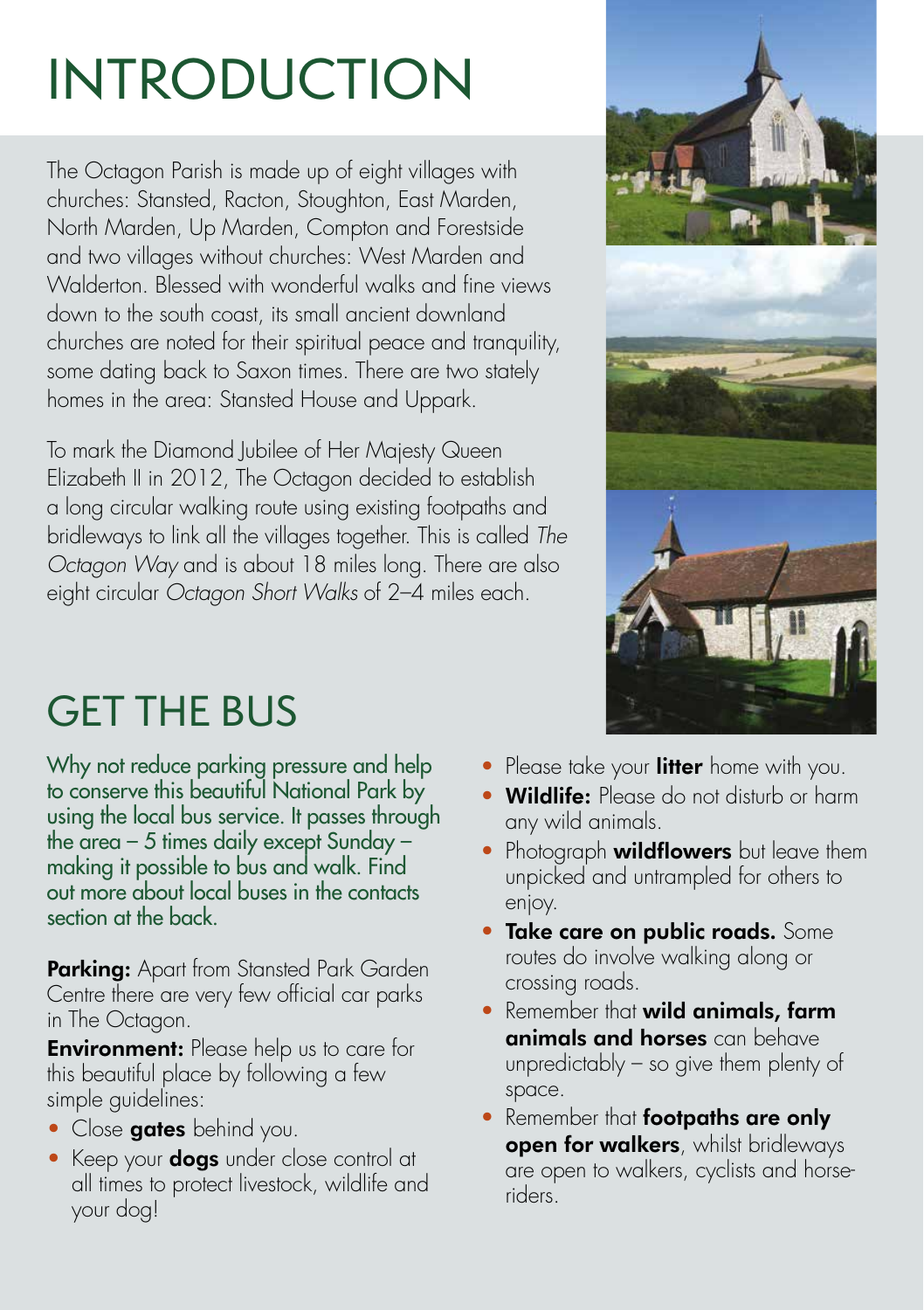## OCTAGON WAY



### ROUTE:

- **1.** From Stansted Park Garden Centre car park, walk 90 yards towards main entrance and turn left  $\leftarrow$  at footpath fingerpost. Cross meadow, enter new planting of broadleaved trees. At 3-way fingerpost turn left  $\leftarrow$ , pass through kissing gate. Follow path diagonally over field, cross stile and continue ahead.
- **2.** At next kissing gate turn left  $\blacktriangle$  onto lane. Continue uphill to Racton Monument (on right).

*Note: Racton Monument was built between 1766 & 1775 by the owners of Stansted House. It has a history of lavish parties, smuggling and was used by the Home Guard in World War II.*

Walk downhill with St Peter's Church below (on right). At end of lane pass metal gate to main road.

*Note: To visit St Peter's Church Racton: turn right*  $\rightarrow$  and walk 250 yards *along the main road.*

**3.** Turn left  $\leftarrow$  along main road for 220 yards – beware there is no pavement and there may be fast-moving traffic. Turn left  $\leftarrow$  at footpath fingerpost. Cross stile into field – please keep dogs on leads and don't feed or disturb horses.

- **4.** Cross field diagonally. Pass through gate and cross next field to corner by a former watermill. Cross stile. Turn left ← onto lane. Cross small bridge, and turn right  $\rightarrow$  onto grass path parallel with River Ems. Lordington House, an elegant 17<sup>th</sup> Century house (not open to public) is on left. Cross two more stiles and continue straight ahead for 100 yards. Cross stile. Walk down slope to Woodlands Lane. Turn right  $\rightarrow$ .
- **5.** At main road, turn left  $\leftarrow$ . After a few yards, cross the road into Cooks Lane and walk into Walderton.
- **6.** At first footpath fingerpost turn left  $\leftarrow$  up a narrow footpath between houses. Turn right  $\rightarrow$  along Monarch's Way. Cross lane and continue uphill to Inholmes Wood.
- **7.** At edge of wood turn right  $\rightarrow$  on bridleway down to Stoughton. Bear left.

*Note: To visit St Mary's 11<sup>th</sup> Century Saxon church turn sharp left ← up church path.*

- **8.** Walk to village notice board; continue along lane past pub out of village.
- **9.** After 500 yards turn left **+** at footpath fingerpost. Follow path uphill for 500 yards towards Inholmes Wood.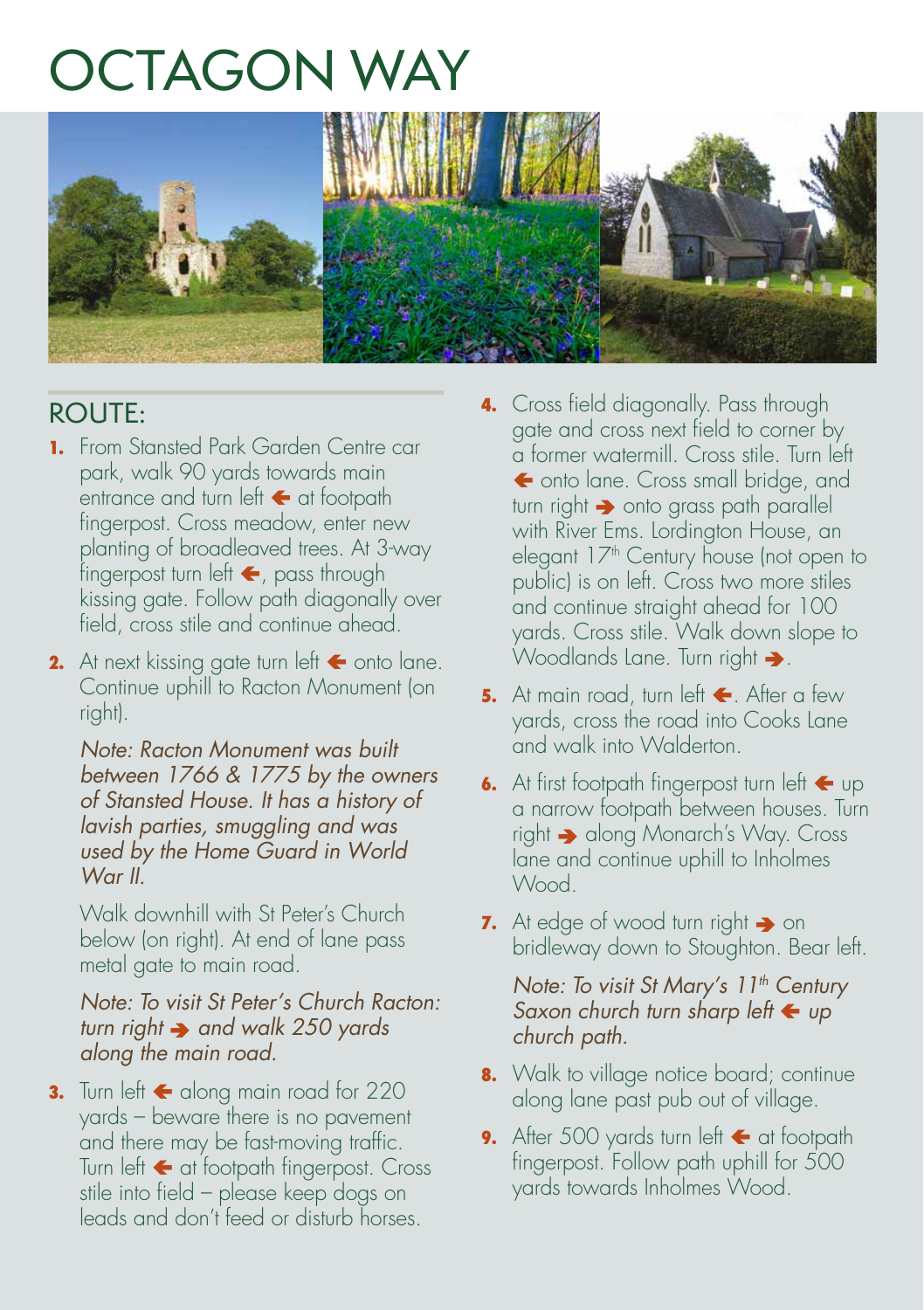- **10.** Turn right  $\rightarrow$  at footpath fingerpost. Continue for a mile along headland, then through woods.
- 11. Turn left  $\leftarrow$  onto bridleway and continue to edge of wood. Turn right  $\rightarrow$  at footpath fingerpost. After 300 yards go steeply down to the lane.
- **12.** Cross lane at diagonal, follow footpath fingerpost into field. Turn left  $\blacktriangle$ , then diagonally across field towards distant electricity pylon. Cross stile and follow path with hedge (on right). Cross two more stiles. After second, follow hedge (on left) to East Marden.
- 13. Cross stile, then through farmyard to fingerpost. Turn left  $\leftarrow$ . Follow farm track 40 yards to next fingerpost. Turn right  $\rightarrow$ . Follow path between houses to post box on lane. Turn right  $\rightarrow$ .

*Note: To visit the 12<sup>th</sup> Century Church of St Peter's in East Marden turn left for 100 yards. The thatched village well was the sole source of water until 1924. It has an unusual square winding wheel and is 200 ft deep.*

- **14.** Follow lane 70 yards up to footpath fingerpost. Turn left  $\leftarrow$  and follow path through hedge. Cross stile and bear diagonally across field. Cross another stile and farm track then continue ahead on path climbing gently along left-hand edge of the large open field. Trees on left give way to open fields. Continue uphill to top of slope.
- **15.** At hedgerow, cross stile and enter Long Lane along which it is said Roman tax collectors used to pass. Turn left  $\leftarrow$  and continue to 'Fourways' crossroads.
- **16.** Turn right  $\rightarrow$  follow lane uphill and through North Marden. Just after post

box turn left  $\leftarrow$  at footpath fingerpost and sign to church.

#### *Note: St Mary's 12<sup>th</sup> Century Church North Marden: originally a chapel of ease to East Marden*

- **17.** From church (on right) follow path downhill. At bottom right corner of field pass between wire fences (keep wood on left). At footpath fingerpost turn left  $\leftarrow$ . After 150 yards turn right  $\rightarrow$ .
- **18.** Leave woods, continue uphill with hedge on left of path. Follow edge of field to gap in hedge at field end. Ignore footpath on left and continue uphill along path through narrow woods between fields, to stile.
- **19.** Cross stile at 4-way fingerpost. Turn left ← along edge of pine copse. At end of field cross stile into Long Lane. Turn right  $\rightarrow$ . After 150 yards turn left  $\leftarrow$  at footpath fingerpost and pass through kissing gate.
- **20.** Follow fence line (on right) steadily up Apple Down. The small copse on top of Apple Down marks the site of an Anglo Saxon cemetery – replaced in Victorian times by a water reservoir. Cross stile at end of field. On clear days there are fine views south to Portsmouth and Isle of Wight.
- **21.** Continue across large arable field to distant right corner of tree line near Up Marden. Do not turn left at footpath marker post. Continue ahead with hedgerow on left. At far left corner of field join bridleway.

*Note: To visit St Michael's Church Up Marden turn left along bridleway then right*  $\rightarrow$  after cart shed into *churchyard.*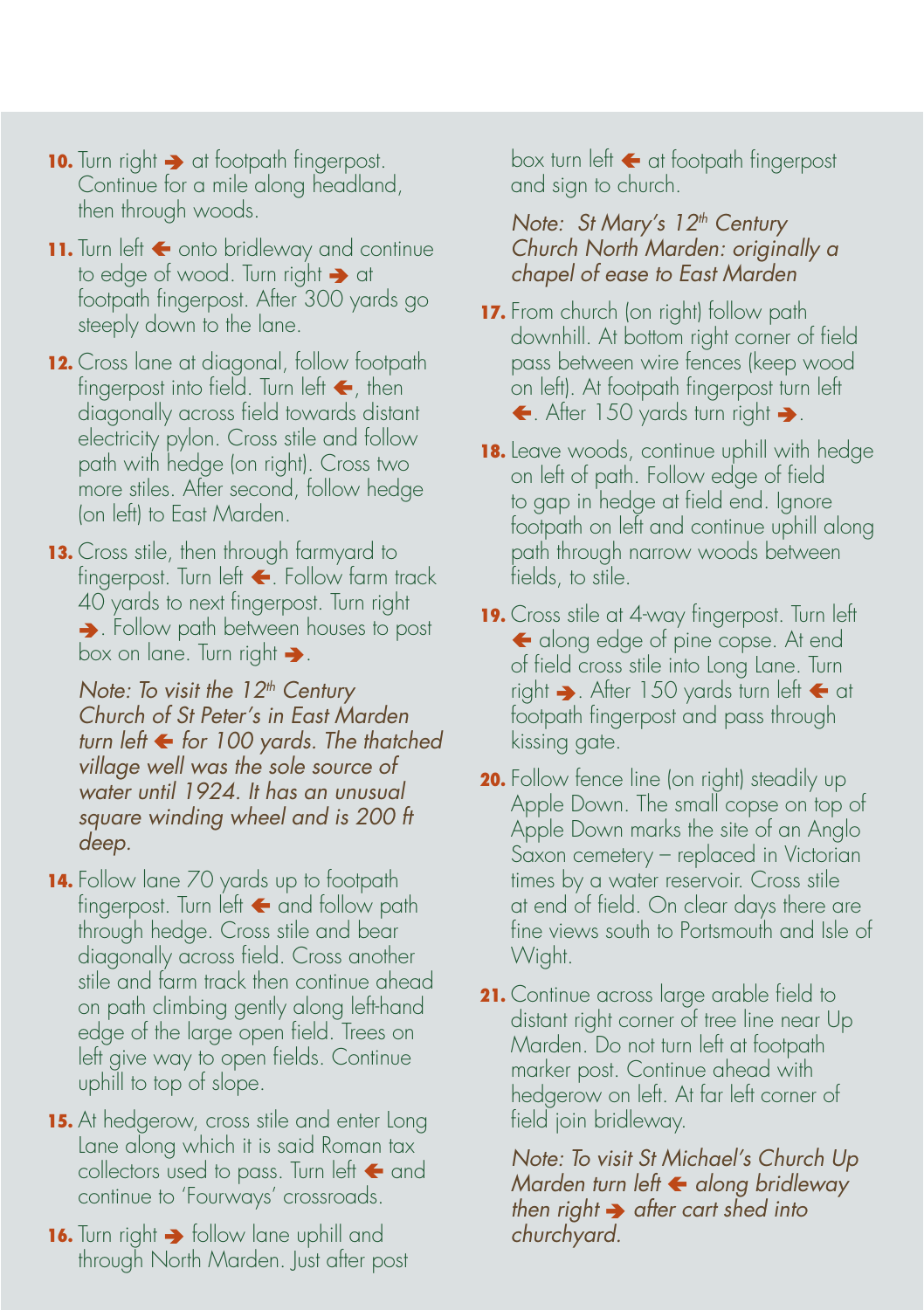- **22.** Turn right  $\rightarrow$ , downhill towards Compton with view of Uppark (on right).
- **23.** At bottom of hill path bears left  $\leftarrow$  and  $right \rightarrow$  at fingerpost, then uphill between fields. Pass through wooded area and continue uphill between arable fields.
- **24.** At the 4-way fingerpost cross bridleway and follow footpath downhill. Path crosses hedge line, then descends very steeply on edge of grass meadow with views of Compton Down ahead.
- **25.** Leave meadow; bear right  $\rightarrow$  at the 4-way fingerpost, and follow bridleway into Compton.

#### *Note: To visit St Mary's Church Compton – at end of bridleway on right climb steps and follow path to church.*

- **26.** From village square turn left  $\leftarrow$  at pub. Walk 200 yards along road to The Old Post Office (now a private home). Turn  $right \rightarrow$  across road.
- **27.** Climb block steps; follow diagonal path across field; through pine woodland; cross next field uphill; up bank by footpath fingerpost, through tall swing gate into West Hanger Wood (used for pheasant breeding). Climb steeply uphill past cross-track footpath fingerpost, then through second swing gate into field.
- **28.** Follow diagonal path to fingerpost; take farm track opposite steeply downhill.
- **29.** Cross stile near field gate and dew pond. Turn sharp left  $\blacktriangleleft$  at fingerpost and follow fence line to another stile where path enters woods. Follow path over two more stiles (ignoring private gate on right) to West Marden.
- **30.** At the main road, turn left  $\leftarrow$  for a few yards and then sharp right  $\rightarrow$  across the road. Cross stile at 2-way fingerpost and enter field. Follow path shown by right-hand pointer uphill through field to wood. Cross another stile and follow

path on left through woodland bearing right  $\rightarrow$  at marker post.

- **31.** Follow marker post straight across field, with hedge close to right-hand side. Cross Oldhouse Lane and take bridleway with fingerpost and hedge now on left.
- **32.** Continue along bridleway to Lodge Farm. Pass farm house on left. Enter field by fingerpost. Follow track across field; enter wood at 4-way fingerpost.

*Note: To visit Christchurch Forestside: Turn right*  $\rightarrow$  at 4-way fingerpost and *follow footpath outside woodland on edge of field for about 350 yards. Enter wood at joining footpath and turn right at next fingerpost. Continue for 60 yards to field gate. Turn left and follow marker and footpath for 650 yards inside wood to road. Cross road to visit church. Return back along same path to the 4-way fingerpost to rejoin The Octagon Way.* 

- **33.** From 4-way fingerpost continue south along bridleway (conservation woodland on right) until you emerge from forest.
- **34.** Continue south and after <sup>3</sup>/4 mile pass through a latch gate. Further on, pass through a second gate which takes you onto access road to Stansted Estate offices.
- **35.** Turn left  $\leftarrow$  along road and after 100 yards, turn right  $\rightarrow$  along footpath with Stansted House on left. Return to Stansted car park.

*Note: To see St Paul's Chapel Stansted take left track before car park. Visits can be arranged with Stansted House.*

*For further information on St Paul's Chapel and the churches noted in this booklet visit:*

www.sussexparishchurches.org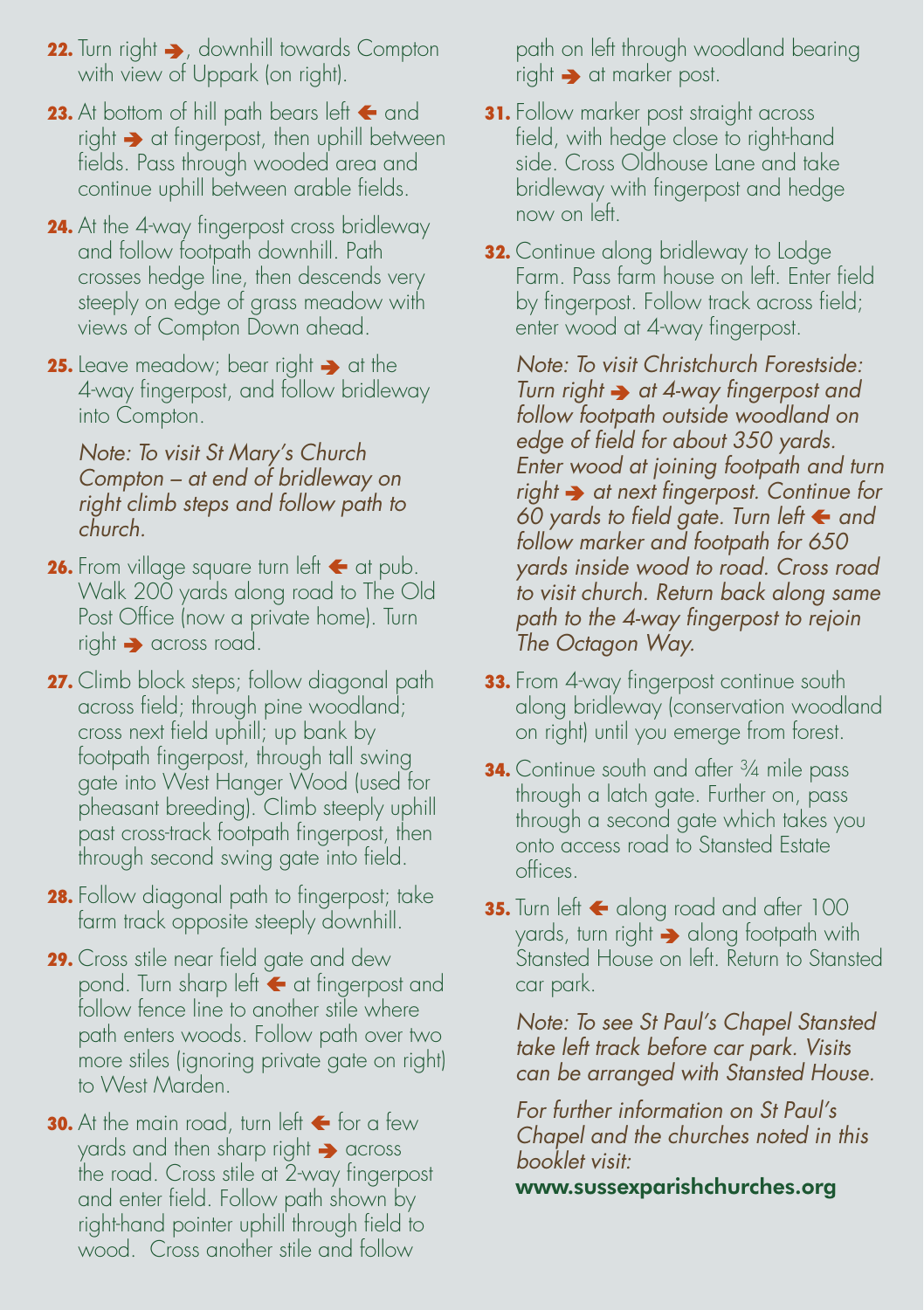### OCTAGON WAY